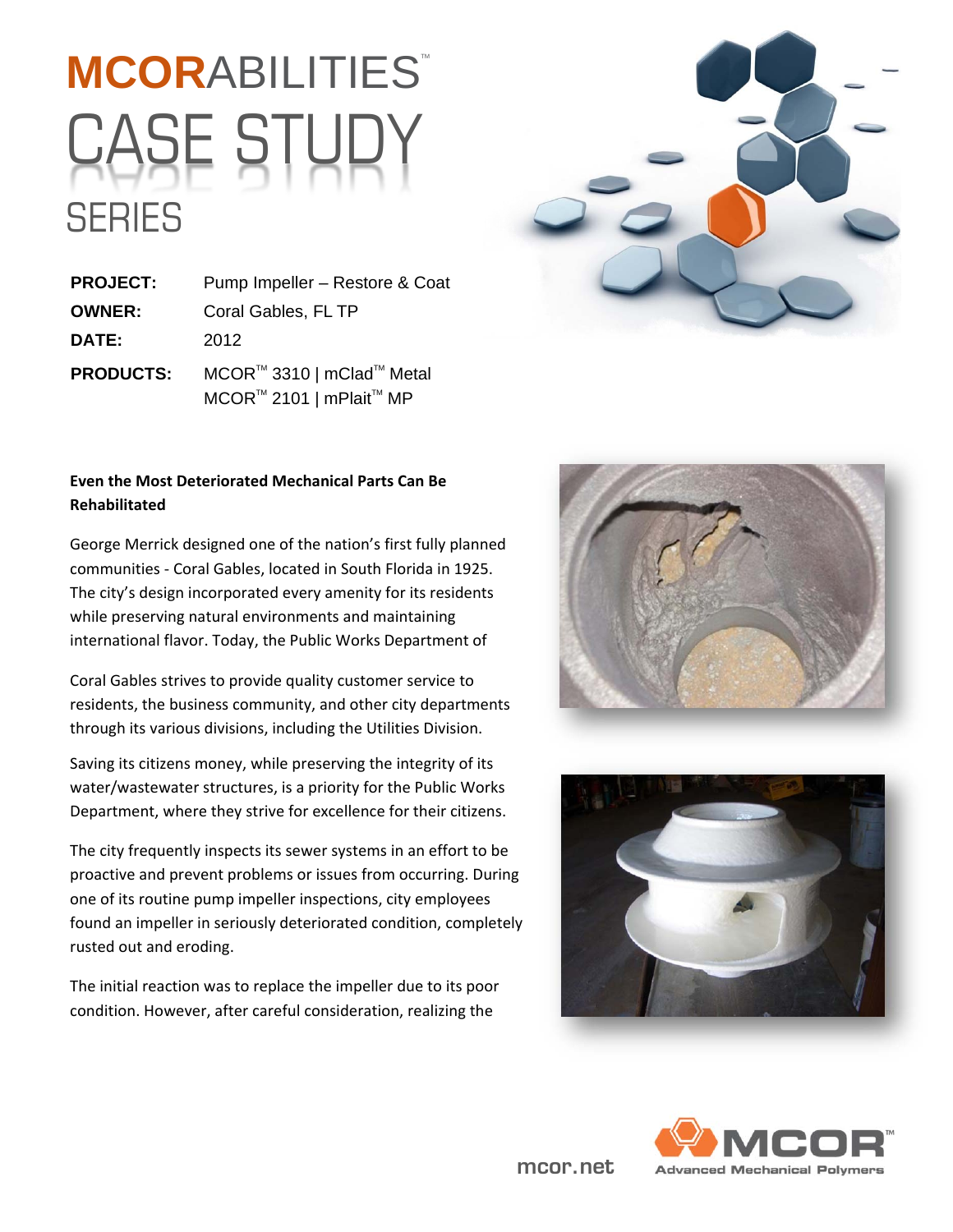## **MCORABILITIES** CASE STUDY SERIES

impeller could still function if the metal loss was restored, the Utilities Division decided to rehabilitate rather than replace. MCOR™, manufacturer of high-performance coatings and cold-weld repair polymers out of Hollywood, Florida, offered the solution the city was looking for. MCOR<sup>TM</sup>'s 3310 | mClad Metal in combination with MCOR<sup>TM</sup>'s 2101 | mPlait<sup>™</sup> MP would be used to not only restore the pump, but also protect it from future erosion.



Proper surface preparation is key.

Prior to the application of these products, proper surface preparation was necessary, as in all rehabilitative coating jobs. The success of any coating application is directly proportional to the completeness of the steel preparation. The surface must be completely clean and sound. In this case, the pump was blasted down to its near‐white metal finish to remove rust. This process made the holes caused by corrosion visible and easy to address.

Fabric reinforcement was placed over the holes to provide support and bridge the holes. MCOR<sup>™</sup> 3310 | mClad<sup>™</sup> Metal, an engineering-grade, steel-alloy-reinforced epoxy, was then used to resurface and fill. This

paste grade polymer restores, repairs and reclaims metal and is often utilized as a high strength structural epoxy filler for load‐bearing correction, tooling, and machining. Once cured, the material replaces worn or lost metal and restores the metallic profile with poly‐mechanical bonding and reinforcing as a cold‐weld alternative. It exhibits good heat tolerance and advanced wear resistance cladding as a solution for a wide range of industrial applications.



Fabric reinforcement was placed over the holes to provide support and bridge the holes.



 $MCOR^{m}$  3310 was then used to reclaim



1.888.961.MCOR mcor.net